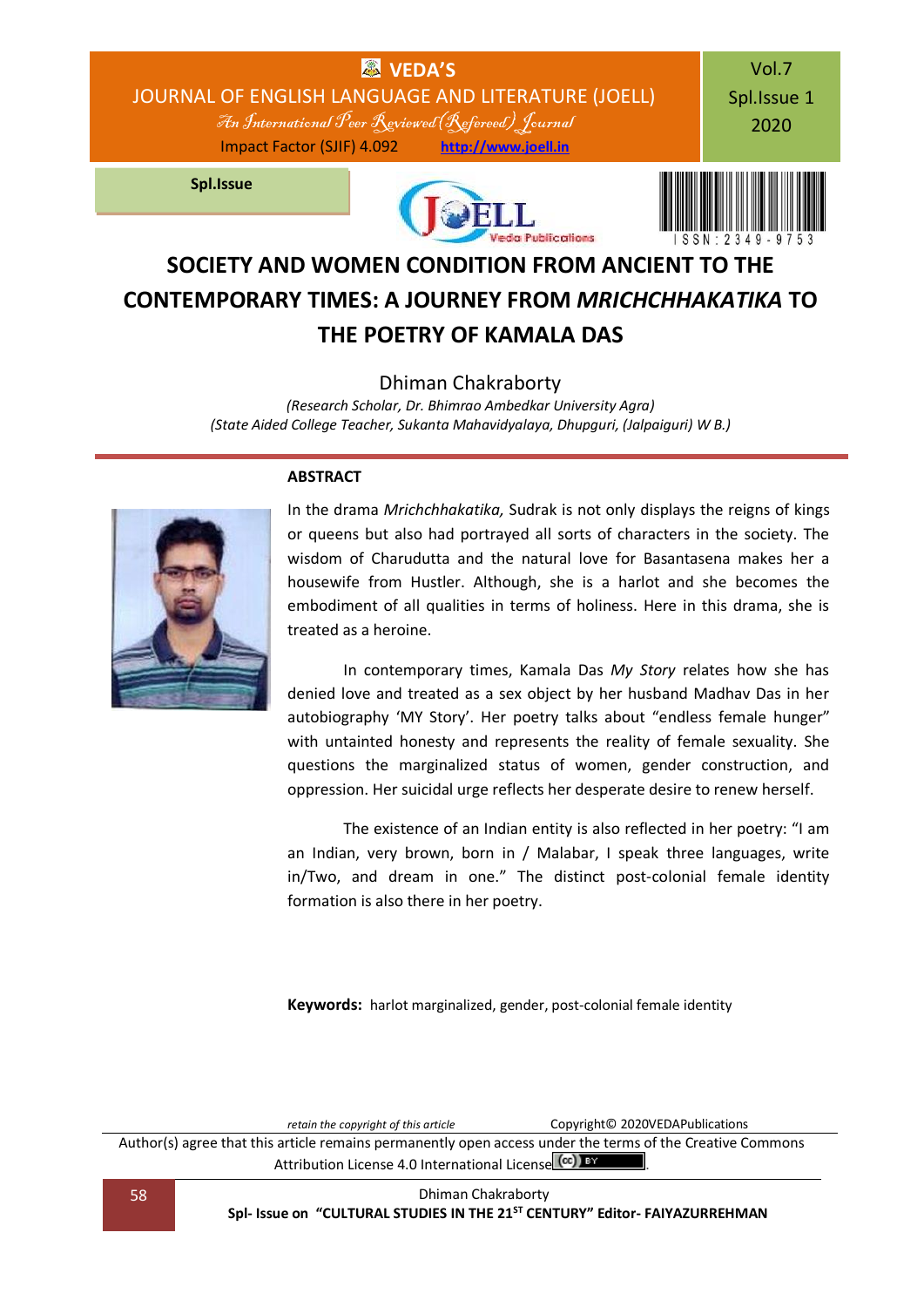### **INTRODUCTION**

Sudraka had written his play *Mrichchhakatika* dealing with the various stratus of society. The hero, in this play a poor Brahmin businessman named Charudatta. The protagonist and the heroine of this play is Vasantasena. In this play, the heroine Vasantasena takes the profession of harlotry. The definition of the heroine as describe in the book *Dasarupaka:*

> *Swanyasadharanstrititadgunanayikatridha*". 1

Therefore there are three types of the heroine in a play Swiya, *Anya* and *Sadharanstri.*

In the book *Sahityadarpana* it is said that the definition of the heroine of the *Prakarana:*

### *"Dhirapragalbhisyadveshyasamanyanayika".* 2

 $\mathbf{u}$ 

Here, the norm of an ideal wife is portrayed in the character of Dhuta in this play, but the protagonist here is the harlot ( Ganika) Vasantasena. The bravery of the dramatist is shown by his selection of a harlot (Ganika ) as the main heroine in the play. The definition of a harlot (Ganika) describes in the book *Dasarupak*a as:

### "*Sadharanastriganikakalapragalbhyadhourtyayuk*". 3

Manu refers to the case of those men who make money by allowing their wives to act as a prostitute and says that people holding a conversation with such women are not to be severely punished but have to pay only a small amount as a fine. This clearly shows that Manu had a very low opinion about such women. But in spite of such severe condemnations, the institution of prostitutes persisted and laws had to be made with regard to them also. *Yajnavalkya* lays down if a prostitute after

getting the fee refuses to receive the customer she shall pay twice the amount of the fee and the same shall be imposed on a man who does not pay her fee after having had intercourse with her. The *Matsya Purana* dilates upon the duties of the prostitutes and the special clauses of law applicable to them. The *Kamasutra* defines a Ganika as a *Vesya* who is accomplished and proficient in the 64 Kalas. The *Mitakshara* says that the *Skanda Purana* regards the prostitutes as the fifth caste beyond the four recognized ones.

In Gupta period, The ganikas were generally more educated and better-skilled in the arts than the married women, and the nagarakas , though they had devoted wives at home, as the ideal of a wife drawn by Vatsyayana shows, were attracted by the intellectual and artistic qualities of the educated ganika.

In this play, the protagonist Vasantasena is not only the richest person of Ujjayini but also the ornament of Ujjayini. Her home is located in the aristocratic area of the city. Farceur ( Vidushaka ) Maitreye opines about the palace of Vasantasena comparable to that of the heavenly Eden garden and the house of the deity Kuvera :

### "*Kim*

### *tavatganikagrihaathavaKuverbhavanparichchhedoiti*" . 4

The harlot ( Ganika ) Vasantasena is varied character when she is not greedy by the economic concern. The brother-in-law (Sakara) of the king Palaka gives her ornaments and a car only getting her favour; but she does not accept the proposal. When Charudatta's son was crying for the golden car, Vasantasena gives her all golden ornaments without any hesitation. These facts are actually the proof of the greedless character of Vasantasena.

Although, she is a harlot ( ganika ), she is holy in terms of monogamy and purity in

-

1

<sup>1</sup>Basu, Anil Chandra."Dasharupaka".Sanskrit Book Dipo. Kolkata.2012

<sup>2</sup>Bandyopadhyaya,Uday. "SahityaDarpana"(part-III). Sanskrit Book Dipo. 2014

<sup>3</sup>Basu, Anil Chandra."Dasharupaka".Sanskrit Book Dipo.Kolkata. 2012

<sup>4</sup>Bandyopadhyaya, Dr. Uday Chandra and Bandyopadhyaya, Dr. Anita. "Mrichchhakatikam".Sanskrit Book Dipo. Kolkata.2007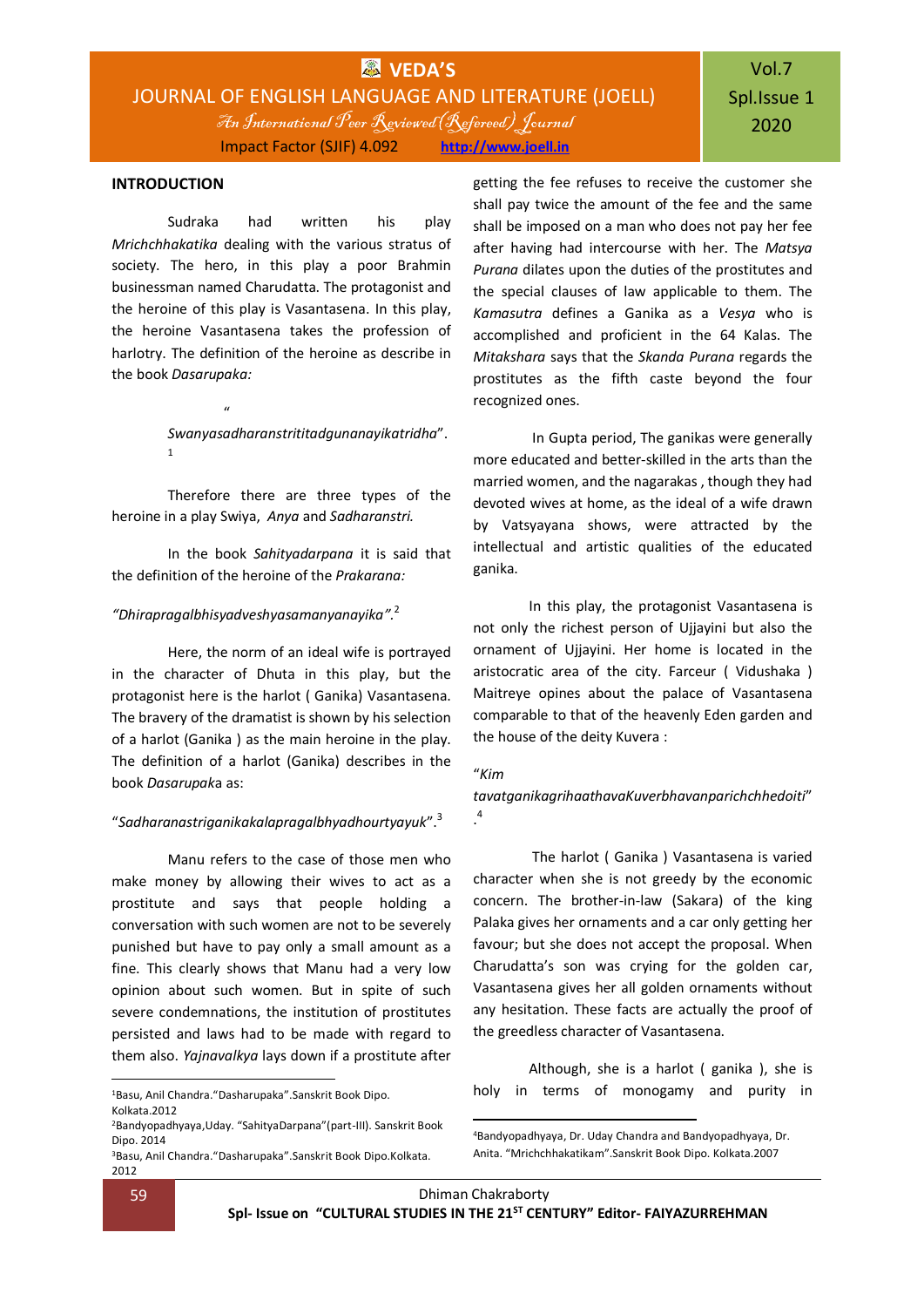### **VEDA'S** JOURNAL OF ENGLISH LANGUAGE AND LITERATURE (JOELL) An International Peer Reviewed(Refereed) Journal Impact Factor (SJIF) 4.092 **[http://www.joell.in](http://www.joell.in/)**

# Vol.7 Spl.Issue 1 2020

relationships. There is no hesitation to choose one's partner in prostitution but in this respect, Vasantasena is not common to all. When Vasantasena first saw Charudatta in the temple of Kamadeva, she feels heart bonding and attraction to him. But when she knows about the poor economic condition of Charudatta she feels no objection to that. When Sakara forced her to sexual intercourse, she comments that:

"*Gunahkhaluanuragasyakaranamnapunahbalatkarah* ". 5

Vasantasena states to clearly Sakara about her love Charudatta :

> $^{\prime\prime}$ Yatnenasevitabyahpurushahkulshilvandaridr opi Shobha hi panyastrinamsadrishjanasamashrayamkama  $h''$ <sup>6</sup>

By this statement, we can have the bravery of Vasantasena.

Although she is the harlot (ganika), she maintains the purity of her character. But the identity of a harlot causes her pain and disappointment:

### "*Mandabhaginikhalwahamtababhyantarasya*."<sup>7</sup>

Vasantasena is intelligent, skilled in various art crafts and women of wisdom. In the fifth act, what we have the practice-expression from Vasantasena's mouth; from it, we can get the poetical creativity the heroine. The behaviour towards the wife Charudatta, named Dhuta, shows the great heart of Vasantasena. She is so warm to her relatives that she can give away everything for the freedom from the slavery of her domestic relatives:

#### "*Yadimama*

*chhandastadabinarthamsarvamparijanambhujishya mkarishyami*". 8

5 ibide 6 Ibde 7 Ibde

1

When the ornaments are stolen from Vasantasena, we see that Charudatta gives the necklace of his wife to her; but surprisingly it is returned by Vasantasena politely. Here she gives her self-identity as:

"*Ahamshreecharudattasyagunanirjitadasitathayush makamapi*". 9

She is so much attracted by the qualities of Charudatta and even gives her identity as the slave to him:

 $"$ 

### *Tepituhgunnirjitadasi*". 10

 When Vasantasenaproposed Charudatta, she is so much anxious about the lack of money factor. She tries to manage the factor politely. She even says that she can engage death for Charudatta. This shows a very peculiar note for a harlot like that of a very wise wife:

> "Balamstriyanchanagarasyabibhushanancha Veshyamabesha-sadrishapranayopacharam. Enamanagasamahamyadimarayami Kenodupenaparalokanadimtarishye".*<sup>11</sup>*

In this drama, Vasantasena is projected as a deity. The beauty of Vasantasena is even gleaned by the tiny light:

### *" Ayekathamdevatopasthanayogyayuvatiriyam*"? 12

For this very wise character of Vasantasena, Charudatta is happy to recognize her as his wife. Therefore, it can be said that the character of Vasantasena, although slammed by the common societal culture, is projected by the dramatist here the light of heaven.

| <sup>8</sup> ibde                                                      |  |
|------------------------------------------------------------------------|--|
| <sup>9</sup> Singh, Kuljeet. "The Mrichchhakatika of                   |  |
| Sudraka". MotilalBanarasidass Publishers Pytd. Delhi.2017              |  |
| <sup>10</sup> Bandyopadhyaya, Dr. Uday Chandra and Bandyopadhyaya, Dr. |  |
| Anita. "Mrichchhakatikam". Sanskrit Book Dipo. Kolkata. 2007           |  |
| $11$ ihde                                                              |  |
| $12$ ihde                                                              |  |

1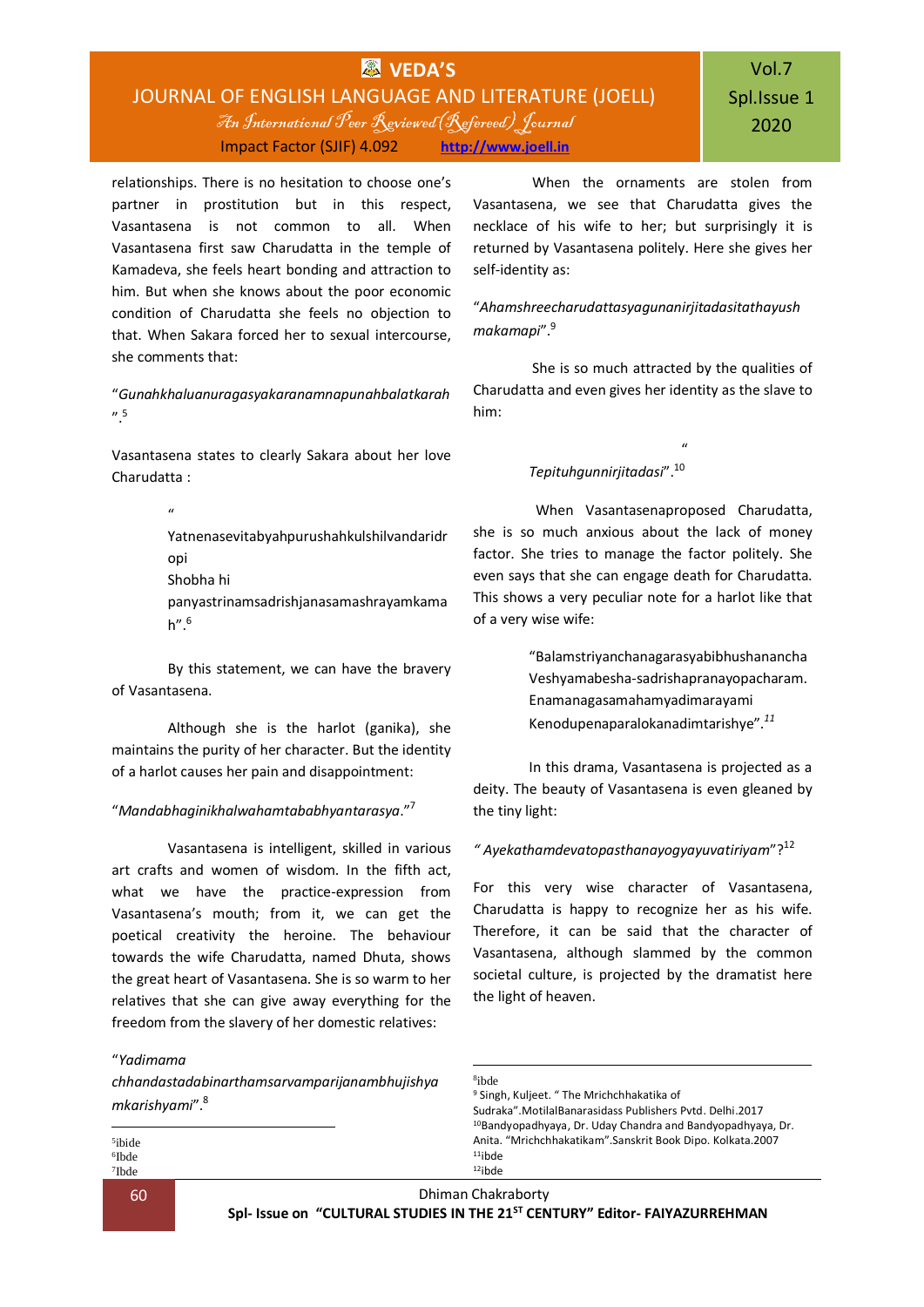### **WAS** VEDA'S JOURNAL OF ENGLISH LANGUAGE AND LITERATURE (JOELL) An International Peer Reviewed(Refereed) Journal Impact Factor (SJIF) 4.092 **[http://www.joell.in](http://www.joell.in/)**

Kamla Das is one of the most eminent poetesses in indian English poetry. She portrayals many aspect of Indian such as love, like, culture, womanism feminism etc. Kamla Das's poetry centers on woman, wife sexual partner. She was famine sensibility in her poetry. There are many poems of das which show the sensibility of feminism such as- The Looking Glass The White Followers, composition and The old play house.

Kamala Das has been considered as an important voice of her generation who exemplifies a break from the past by writing in a distinctly Indian persona rather than adopting the techniques of the English modernists. In the words of Archana Singh;"Das' provocative poems are known for their unflinchingly honest explorations of the self and female sexuality, urban life, women's roles in traditional Indian society, issues of postcolonial identity, and the political and personal struggles of marginalized people. She writes in both Malayalam and English and has published eleven books in her mother tongue and three books of poems in English"The combination of her 'royal' and 'peasant' identities, along with the atmosphere of colonialism and its pervasive racism, produced feelings of inadequacy and alienation of Das. Das published six-volume of poetry between 1965 and 1985.

In the poem *An Introduction* she remark on patriarchal society and advocates the right of woman like other poems it despites. Here, she against the conventionalism and

> "I was child, and later they Told me I grow, for I become tall, my limbs Swelled and one or two places sprouted hair" *13*

Das' expression is a strong criticism of child marriage which pushes children into such a

predicament while they are still very childish at heart. Though he did not beat her, she felt beaten and her body seemed crushed under her own weight. This is a very emphatic expression of how unprepared the body of sixteen years old is for the assault it gets subjected to. She shrank pitifully, ashamed of her femininity: -

> "Then... I wore a shirt and my Brother's trousers, cut my hair short and ignored My womanliness." *14*

In *Forest Fire,* Kamala Das tells the tales of human lust and greed in a feminist's terminology. A woman thinks over her life and times, just supposes and places under situations. She may be frank and bold here, but her 'U' turn it is very difficult to take to her volte-face. She is a master artist doublespeak. The loss of innocence and the attainment of puberty are the things of deliberation.

> "Of late I have begun to feel a hunger To take in with greed, like a forest fire that Consumes a with each killing gains a wilder, Brighter charm, all that comes my way." *15*

In the poems, The Looking Glass, Kamla Das suggest to the woman about how they get the pleasure then more. She remark:

> "Woman. Stand nude before the glass with him

so that he sees himself the stronger one and believes it so, and you so much more softer, younger, lovelier. Admit your admiration.

Notice the perfection of his limbs, his eyes reddening under"

The poem "The Old Playhouse" tells about the advice of Kamala Das in it, she gives the details of her unsatisfactory and disappointing conjugal like and compare her like to a Swallow. She says;

"You planned to tame a swallow, to hold her

<sup>13</sup>Sen,S.KamalaDas:SelectedPoems..NewDelhi:Unique Publishers,2012.

<sup>14</sup>ibed 15ibed

1

1